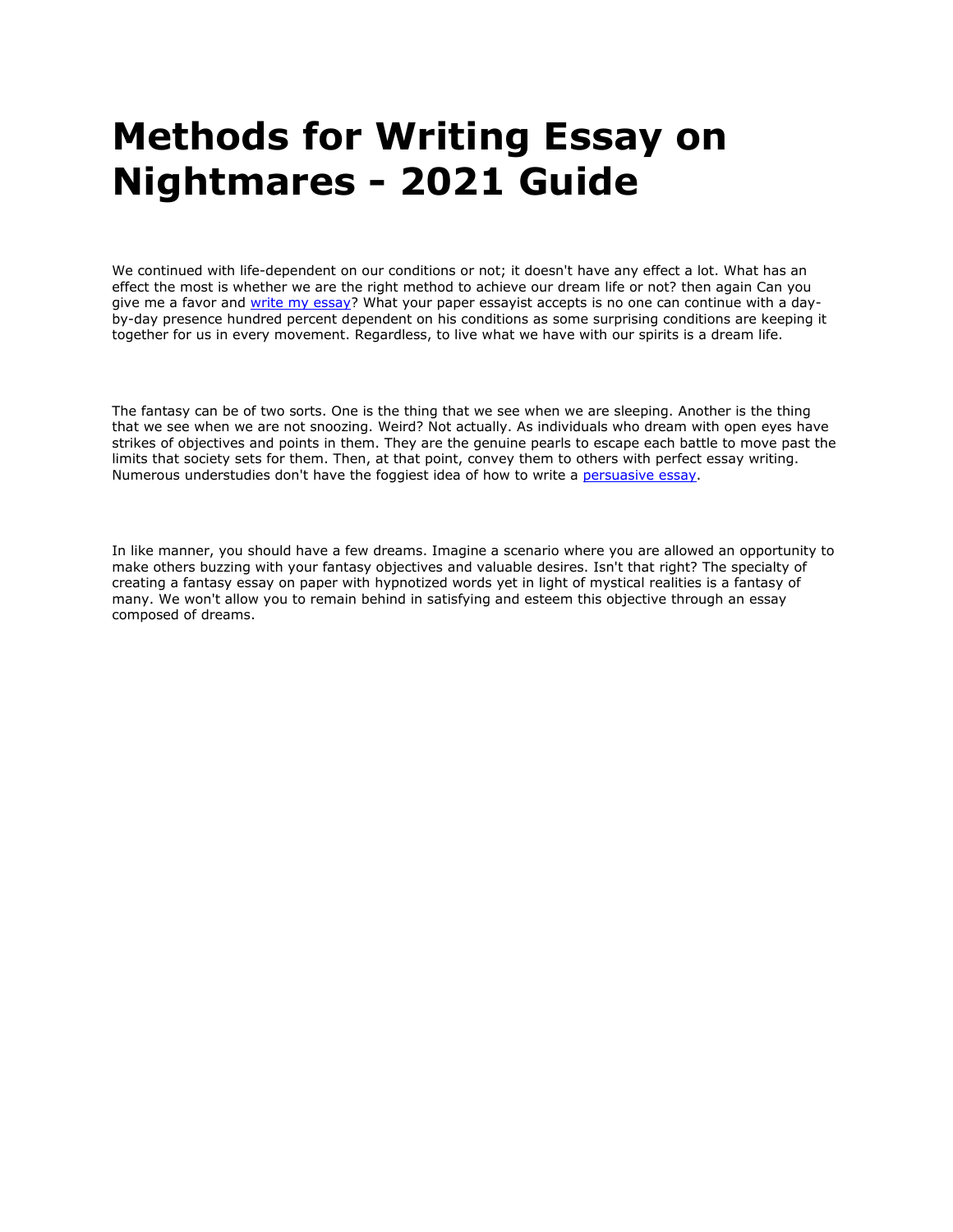

## **Writing methods for a fantasy-based essay:**

### You are not obliged to introduce your fantasy to just get a series of acclaim from others. Indeed, write the manner in which it is. Empty your heart into a paper for yourself. On the off chance that you put yourself first, the odds of acknowledgment are more. How? Allow us to disclose this to you.

To practice to make a cause and effect essay perfect you can notice things in day-to-day existence. This way your mind will begin giving you coherent thinking and effects and so on

Fantasy is the thing that is so near one's heart. In the event that the individual attempts to dazzle others, the odds of losing an appeal are there. In contrast, on the off chance that a similar individual stays certifiable while sharing his perspectives and assurance, nobody can take the prize of winning perusers' hearts from him. Simply be you is the executioner equation that is standing by not too far off for you.

## **Include your heart contacting story:**

Portray the essay like a descriptive essay, as the peruser can feel the energies and feel.